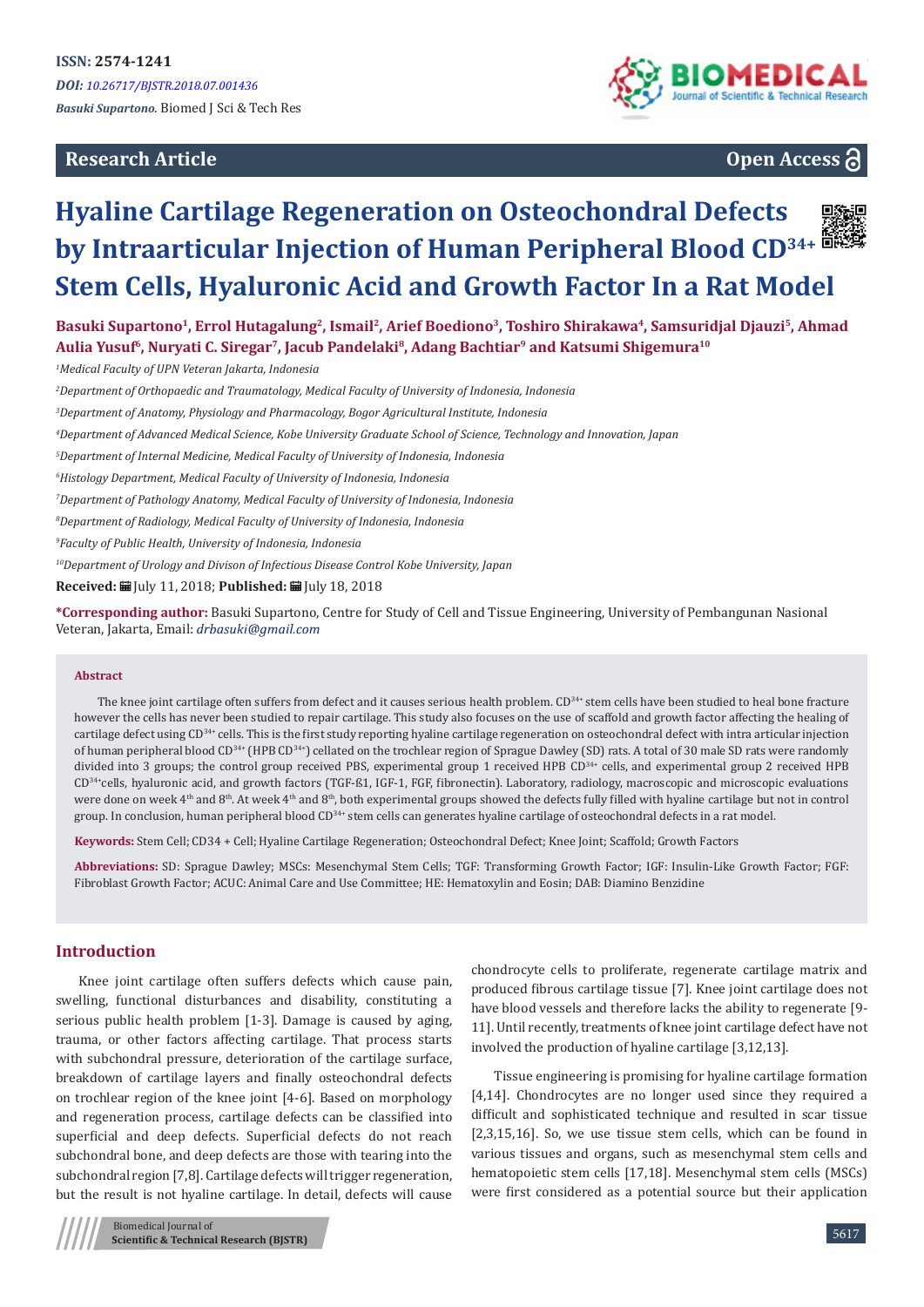was limited by sample collection and cell characteristics [5,19]. The collection causes pain, morbidity, infection, and sepsis; in addition, the cell characteristics are affected by age. MSCs has to be cultured in advanced, before applied in therapy [11,20]. Alternatively, hematopoietic stem cells were easy to collect with minimal complications, provide high yield, and readily used in therapy regim [21]. Hematopoietic stem cells are progenitor cells which can be isolated from bone marrow and blood with either a direct or mobilization technique [21,22]. These stem cells are pluripotent and plastic, and can form non-hematopoietic cells such as fibroblast like cells, endothelial cells and osteoblast cells [23,24,25]. Hematopoietic stem cells can move into and regenerate damaged tissues [26].

A hematopoietic stem cell,  $CD^{34+}$ , has been studied to heal bone fracture however the cells has never been studied to repair cartilage defect [21]. Our study will focus on the use of scaffold and growth factor affecting the healing of cartilage defect using CD 34+ hematopoietic stem cell. Hyaluronic acid was used as scaffold molecules as it was proven to improve the formation of chondrocyte and proteoglycan [14]. On the other hand the formation of cartilage was found to be affected by growth factors such as TGF-β1, IGF-1 and FGF which are also regulatory molecules in order to regulate cell behavior and increase chondrogenesis. [2,10,15,27]. Another important component is the availability of fibronectin in which will increase cell adhesion, migration and cell differentiation [28]. The objective of this study was to investigate the efficacy of a suspension of human peripheral blood CD<sup>34+</sup> stem cell, hyaluronic acid and transforming growth factor (TGF)-β1, insulin-like growth factor (IGF)-1, fibroblast growth factor (FGF), and fibronectin to regenerate hyaline cartilage in Sprague Dawley (SD) rats with osteochondral defects.

## **Material & Methods**

#### **Ethics Statement**

This study was conducted in three steps; pilot study, preparation of the suspensions, and final study. Pilot study was conducted in Bimana, Centre for Non human Primate Agricultural University of Bogor. Preparation of suspension and final study were conducted in University of Indonesia. All procedures of pilot study had been approved by Animal Care and Use Committee (ACUC) Bimana the Ethical Committee Centre for Non-Human Primate, Bogor Agricultural University Number R.03-12-IR. All procedures for preparation of suspension and final study involving human blood collection was sought from the Ethical Committee Medical Faculty University of Indonesia Number 812/PT02.FK.43/N/2012. All blood donors were volunteers who have been explained about the procedures and use of their blood samples in this study and have knowingly signed the inform consent. All donors had no history of hepatitis, HIV, malignancy or bone marrow disease and never had chemo- or radiotherapy. All blood samples were examined in laboratories for detection of HIV and Hepatitis B also for another blood examination such as liver and kidney function.

#### **Rats and Study Design**



**Figure 1:** Normal Trochlear and Osteochondral Defects Model in Rat's Knee Joint.

(A) Normal trochlear, (B) Osteochondral Defect Model: (B1) Superficial defect (black arrow) and (B2) Deep defect (red arrow). The superficial defect has no bleeding. The deep defect post micro-fracture demonstrates bleeding (yellow arrow). No bone destruction. Bar =  $1(A)$  and  $1.1(B)$  mm.

Thirty un-engineered naive rats were purchased from National Agency of Drug and Food Control, Ministry of Health of Indonesia, Jakarta. Rats at 11 weeks of age, 268 + 12-gram weight were housed and undergone adaptation with twelve-hour light/dark cycle and

free access to food and water. Each rat was manipulated with two defects including superficial defect in proximal trochlear region and deep defect in distal trochlear region in the right knee joint at one time (Figure 1). Superficial defect was produced by drilling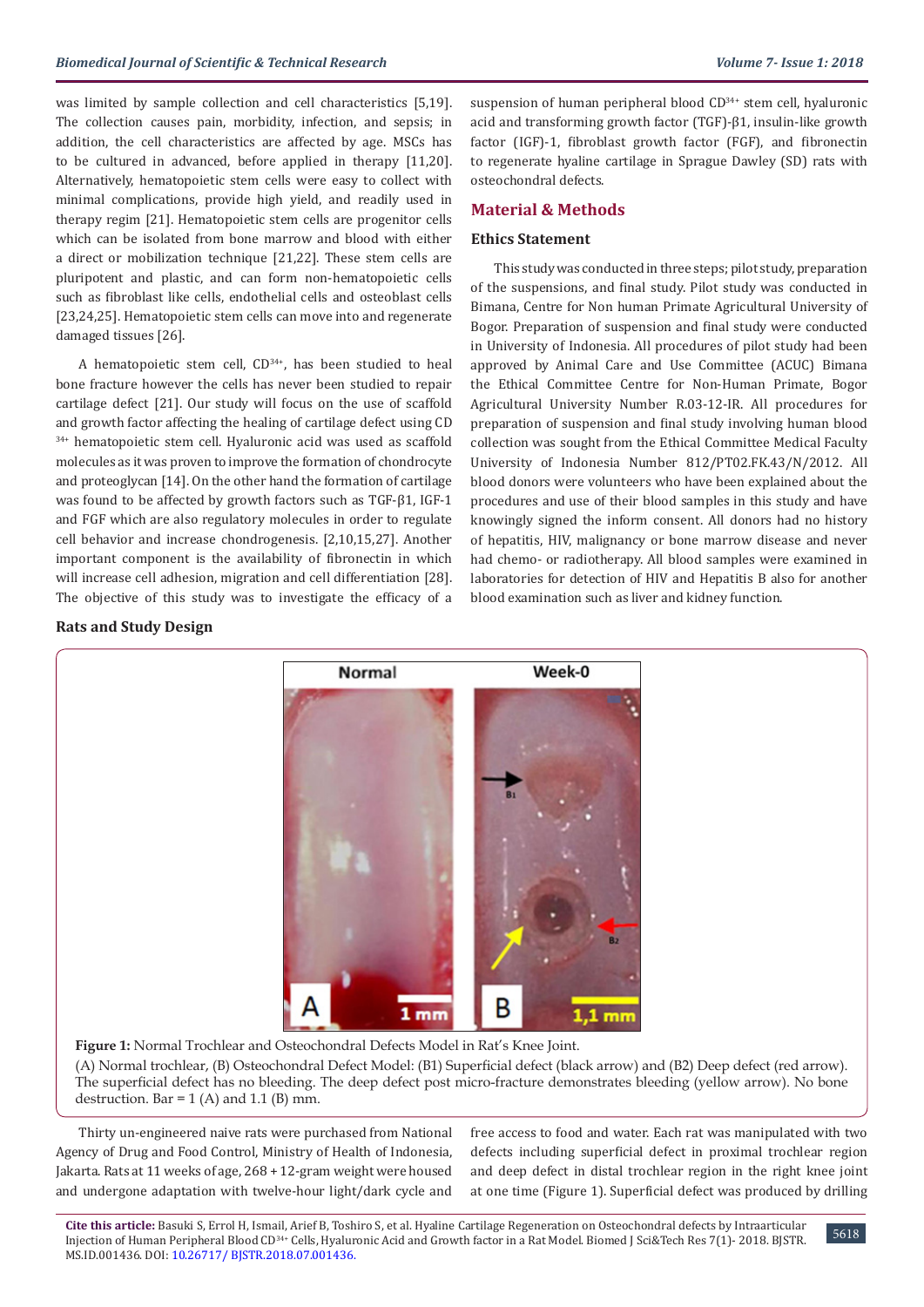right trochlear with 1 mm stopper end which had 1.1 mm diameter (30% trochlear width). Deep defect was produced by doing a micro fracture of superficial defect with 0.8 mm K wire until it reached sub-chondral bone and bleeds. Then, the knee joints were irrigated with saline solution. After the surgery, rats were returned to their cages and could move freely. The rats were fed as needed and received paracetamol 300 mg/kg body weight and amoxicillin at 150 mg/kg bodyweight SC for 5 days.

Rats were randomized into 3 intervention groups; ten rats are mentioned as Control group receiving PBS. Ten rats in experimental Group 1 received human peripheral blood  $CD<sup>34+</sup>$  stem cells. The remaining were in experimental Group 2 received human peripheral blood CD34+ stem cells plus hyaluronic acid and growth factor: TGF-ß1, IGF-1, FGF, and fibronectin. All interventions were injected directly to the operated knee joint in the day of operation. All groups were divided into 2 sub groups according to period of examination (4th week and 8th week after intervention) in laboratory, radiology, macroscopic and microscopic evaluations. Each group has 5 experimental rats.

#### **Peripheral Blood CD34+ Cell Selection**

Human peripheral blood were collected from 5 males, healthy donors at age between 18 - 35 years old, with an average body weight of 84 21 kg. All donors had no history of hepatitis, HIV, malignancy or bone marrow disease and never had chemo-or radiotherapy. All donors signed informed consent and undergone a preliminary blood examination. About 200 ml intravenous blood was collected from every donor. All procedures in taking and examination of blood samples were conducted in Al Fauzan General Hospital, Indonesia. All collected blood were isolated with Ficoll gradient centrifugation and selected to CD<sup>34+</sup> using Mini Macs column system. CD<sup>34+</sup> cells were counted and its viability was examined using Flowcytometry. Blood specimens were diluted with PBS + KCl solution, filtrated with Ficoll and centrifuged. Buffy coat layers were taken, washed and supernatant was removed until only MNC cells were available to be counted and viability checked. Afterward, MNC cells were washed and labeled by adding 300 µl buffer solution (autoMACS TM Rinsing Solution and MACS BSA Stock Solution, 20:1), FcR Blocking 100 µl, and CD 34+ micro-beads 100µl, and the suspension was incubated for 30 minutes at 2 – 8 0C.

Subsequently, 10 mL buffer solution was added to cell suspensions and centrifuged. The supernatant was removed and cells were re-suspended with 500 L buffer. Cells were separated with separator column. About 500 L of buffer was added into the column along with the cell suspension. The column was washed with 500 L buffer solution three times. CD<sup>34+</sup> cells retained in the column were pushed with a syringe into a tube. Cell suspensions were centrifuged, the supernatant was removed, and cells were suspended. Interventional suspensions were subsequently prepared. Afterward each sample was identified by numbering.

#### **Preparation of Interventional Suspensions**

Three suspensions were used:

- a) PBS suspension,
- b)  $10^5$  human peripheral blood CD<sup>34+</sup> cells,

c)  $10<sup>5</sup>$  human peripheral blood CD<sup>34+</sup> cells with hyaluronic acid (Adant Dispo) 250 g/25 L, TGF-β1 (Biovision Cat No.4342-5) 1 g/ 5 L, IGF-1 (Sigma Cat. No. I3769) 1 g/5 L, FGF 1 g/ 5 L and fibronectin (Sigma Cat. No F2006) 2 g/ 10 L. All suspensions were diluted with 50 L PBS solution.

#### **Hematologic and Blood Chemistry Examination**

For laboratory evaluation, blood specimens were taken from the heart after rats were euthanized. One mL blood was taken into an EDTA tube and homogenized, and hematologic analyses were done with Sysmex (Kobe, Japan) K1000 hematology analyzer. Two mL blood were centrifuged in tubes at 3000 RPM for 15 minutes, and serum was taken for blood chemistry evaluation (SGOT, SGPT, Ureum and Creatinin serum level) and spectro photometry (TC84plus) [29].

# **Radiological and Macroscopic Evaluation of Knee Joint**

Each rat was examined radiologically and macroscopically in both knees right after osteochondral defect created and it was documented as control. In the week 4 and 8, rats were then euthanized with pentobarbital intraperitoneally. We observed the defect model by radiography. We performed antero-posterior (AP) and Lateral (L) knee joint X-ray then evaluated using radiologic score. Based on Kellgern-Lawrence modification, we divided the radiologic score into 4 categories: signs of osteophytes (No=0; Yes=1), signs of sub-chondral schlerosis (No=0; Yes, unclear=1; Yes, clear=2; yes, clear with femoral, tibial or patelar cyst=3), joint gap (Normal=0; Narrow=1; No gap=2), joint deformity (None=0; Unsperical femoral condyle=1; clearly destruction and deformity=2)28. Radiography was followed by general morphological evaluation to observe the repair of the defect of the manipulated knee, then documented using Olympus SLR E-620 [30]. The macroscopic evaluations used a macroscopic score. Based on Nishimori modification, we divided macroscopic score into 4 categories: Sign of infections (No=0; Yes=1), Sign of allergy (No=0; Yes=1), Defect surface (Covered with white tissue, flat and smooth surface/normal=0; Covered with white tissue, un-flat surface=1; Covered by transparent layer=2; Not covered=3), Defect margin (Cannot differentiate with healthy tissue=0; Difficult to differentiate=1; Easily to differentiate=2; Clearly marked=3) [31].

# **Microscopic Evaluation and Immunohistochemistry and Collagen II Examination**

Specimens at  $4<sup>th</sup>$  and  $8<sup>th</sup>$  week were fixed with 4 % paraformaldehyde and 70 % alcohol alternately for 24 hours at 4  $\degree$ C, decalcified with Plank & Rychlo for 10 days, dehydrated with alcohol then encased in paraffin and sectioned in 5um thick slices and stained with Hematoxylin and Eosin (HE) and Safranin O/ Fast Green [32]. The specimens used for immune histo chemistry and collagen examinations were deparaffinized, rehydrated with running water, and washed in aqua, incubated in a sequence with protein blocker (BIOCARE's Background Sniper solution), antibodies (TGF-β1, IGF-1, FGF, and fibronectin) in ratio 1:150, PBS and BIOCARE's Trekkie Universal Link solution, and PBS and BIOCARE's TrekAvidin-HRP. After incubations, the specimens were washed with PBS and diamino benzidine (DAB) solution, and then

5619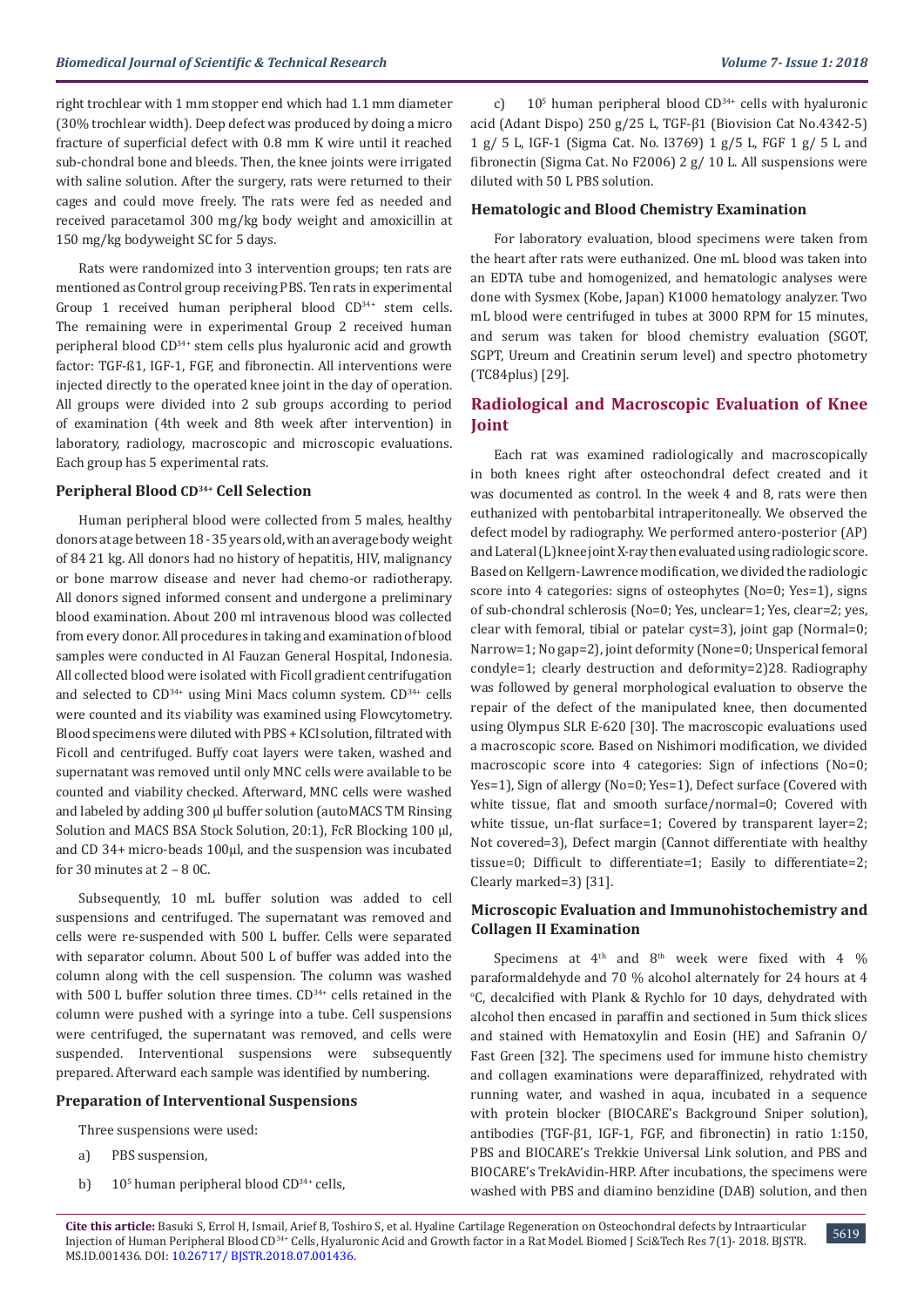counterstained with hematoxylin. For the last procedures, the specimens were washed again with aqua, dehydrated, cleared and mounted.

Qualitative and quantitative examinations were performed using a light microscope and microphotography tools and evaluated using Pineda microscopic score based on Safranin O/Fast Green staining. The microscopic score was divided into 4 categories: Filling of defect in percentage (125%=1; 100%=0; 75%=1; 50%=2; 25%=3; 0%=4); Reconstruction of osteochondral junction (Yes=0; Almost=1; Not close=2), Matrix staining (Normal=0; Reduced=1; Significantly reduced=2; Faint=3; None=4); Cell morphology (Normal=0; Mostly hyaline and fibro cartilage=1; Mostly fibro cartilage=2; Some fibro cartilage but most non-chondrocytic cells=3; non-chonrocytic cells only=4) [33].

## **Statistical Analysis**

Data were descriptively and comparatively analyzed by SPSS version 17.0 and expressed as mean + SD. The comparative analysis from macroscopic, microscopic and radiologic scores were evaluated using Manova Test. P < 0,05 was considered statistically significant [34].

## **Results**

## **Rats and Study Design**

No rats were sick, disable, or died during the experiment and wounds healed well. Rats exhibited normal activity such as walking, climbing, eating and drinking. During the study, all rats gained body weight in the week 8. Statistically, there was no significantly different between control and experimental group 1 and 2 in weight gain (Anova Repeated Measure Test, p = 0.139). Superficial and deep defects were successfully made in the right trochlear without causing bone destruction (Figure 1). The trochlear sizes of control rats and experimental groups 1 and 2 were 22.8 3.3 mm, 23.1 4.2 mm and 21.4 3.4 mm, respectively. There was no significant difference in the trochlear size (Anova test,  $p = 0.567$ , CI 95%). Defect size was 0.91 mm2 or approximately 4.2 0.57 % of the control group's trochlear size or 4.2 0.8 % of experimental Group 1's trochlear size and 4.5 0.73% of experimental Group 2's trochlear size. Defect size comparison and trochlear size were not statistically significant (Anova test,  $p = 0.585$ , CI 95%).

#### **Peripheral Blood CD34+ Cell Selection**

The results of donor blood examination were Hb level of 14 1 g/ dL, leukocyte count of 9.0 1.5 x 103/mm3 and platelet count of 299 74 x 103/ L. The amount of  $CD^{34+}$  cells varied between 1.15 x 105 -25 x 105 cells with an average of 9 9 x 105 cells, with 96 % viability. After being combined, total cell counts were 11.3 x 105 cells with 95.3 % viability.

#### **Hematologic and Blood Chemistry Examination**

Hematology results of control and experimental Group 1 and 2 were not significantly different, except for the erythrocyte level. (Anova test,  $p = 0.16$  (Hb),  $p = 0.00$  (erythrocyte),  $p = 0.09$  (platelets) and p= 0.56 (leukocytes), respectively). Same situation found in blood chemistry examination, that the SGOT and ureum level of rats in the control group and experimental Group 1 and 2 were not significantly different (Anova Test,  $p = 0.373$  (SGOT) and  $p = 0.286$ (Ureum), except for SGPT and creatinine level (p = 0.000 (SGPT) and  $p = 0.029$  (creatinine)).

#### **Radiological and Macroscopic Evaluation**

**Table 1:** Radiologic, Macroscopic, and Microscopic Scores of Defects after Intervention.

| Group                              | Radiologic score | <b>Macroscopic Score</b>  |                     | <b>Microscopic Score</b>            |                     |  |  |  |
|------------------------------------|------------------|---------------------------|---------------------|-------------------------------------|---------------------|--|--|--|
|                                    |                  | <b>Superficial Defect</b> | <b>Deep Defects</b> | <b>Superficial</b><br><b>Defect</b> | <b>Deep Defects</b> |  |  |  |
| <b>Control (PBS)</b>               |                  |                           |                     |                                     |                     |  |  |  |
| <b>Evaluation Week 4</b>           | $1.8 \pm 1.1$    | $4.4 \pm 1.5$             | $4.4 \pm 1.3$       | $8.6 \pm 2.1$                       | $8.4 \pm 1.8$       |  |  |  |
| Evaluation Week 8                  | $0.8 \pm 0.4$    | $3.6 \pm 1.1$             | $3.0 \pm 1.0$       | $8.6 \pm 1.1$                       | $8.8 \pm 3.5$       |  |  |  |
| Experiment Group 1 (CD34±)         |                  |                           |                     |                                     |                     |  |  |  |
| Evaluation Week 4                  | $0.4 \pm 0.9$    | $2.2 \pm 1.6$             | $3.0 \pm 0.7$       | $3.8 \pm 2.8$                       | $4.6 \pm 1.8$       |  |  |  |
| <b>Evaluation Week 4</b>           | $0.6 \pm 0.5$    | $0.6 \pm 0.9$             | $0.8 \pm 1.1$       | $3.0 \pm 1.6$                       | $2.8 \pm 1.8$       |  |  |  |
| Experiment Group 2 (CD34±± HA, GF) |                  |                           |                     |                                     |                     |  |  |  |
| <b>Evaluation Week 4</b>           | $0.6 \pm 0.9$    | $1.4 \pm 0.5$             | $1.4 \pm 0.9$       | $3.8 \pm 1.3$                       | $4.0 \pm 0.7$       |  |  |  |
| Evaluation Week 4                  | $0.4 \pm 0.5$    | $0.8 \pm 1.8$             | $0.0 \pm 0.0$       | $1.6 \pm 1.1$                       | $1.4 \pm 1.1$       |  |  |  |
| <b>Statistical Test</b>            |                  |                           |                     |                                     |                     |  |  |  |
| $p^*$ post hoc test                | 0.074            | 0.000 / 1.000             | 0.000 / 0.023       | 0.000 / 1.000                       | 0.000 / 0.818       |  |  |  |

**Table 2:** Radiologic Scores of Rat Knee Joints on Week 4 and 8.

| Radiologic Criteria    | <b>Score</b> | <b>PBS</b>    |               | CD34 <sub>±</sub> |               | $CD34 \pm HA \pm GF$ |               |
|------------------------|--------------|---------------|---------------|-------------------|---------------|----------------------|---------------|
|                        |              | Week 4        | Week 8        | Week 4            | Week 8        | Week 4               | Week 8        |
|                        |              | $0.0 \pm 0.0$ | $0.0{\pm}0.0$ | $0.0 \pm 0.0$     | $0.0 \pm 0.0$ | $0.0 \pm 0.0$        | $0.0 \pm 0.0$ |
| Sub chondral sclerosis |              | $1,8 \pm 1,1$ | $0.8 \pm 0.4$ | $0.4 \pm 0.9$     | $0.6 \pm 0.5$ | $0.6 \pm 0.9$        | $0.4 \pm 0.5$ |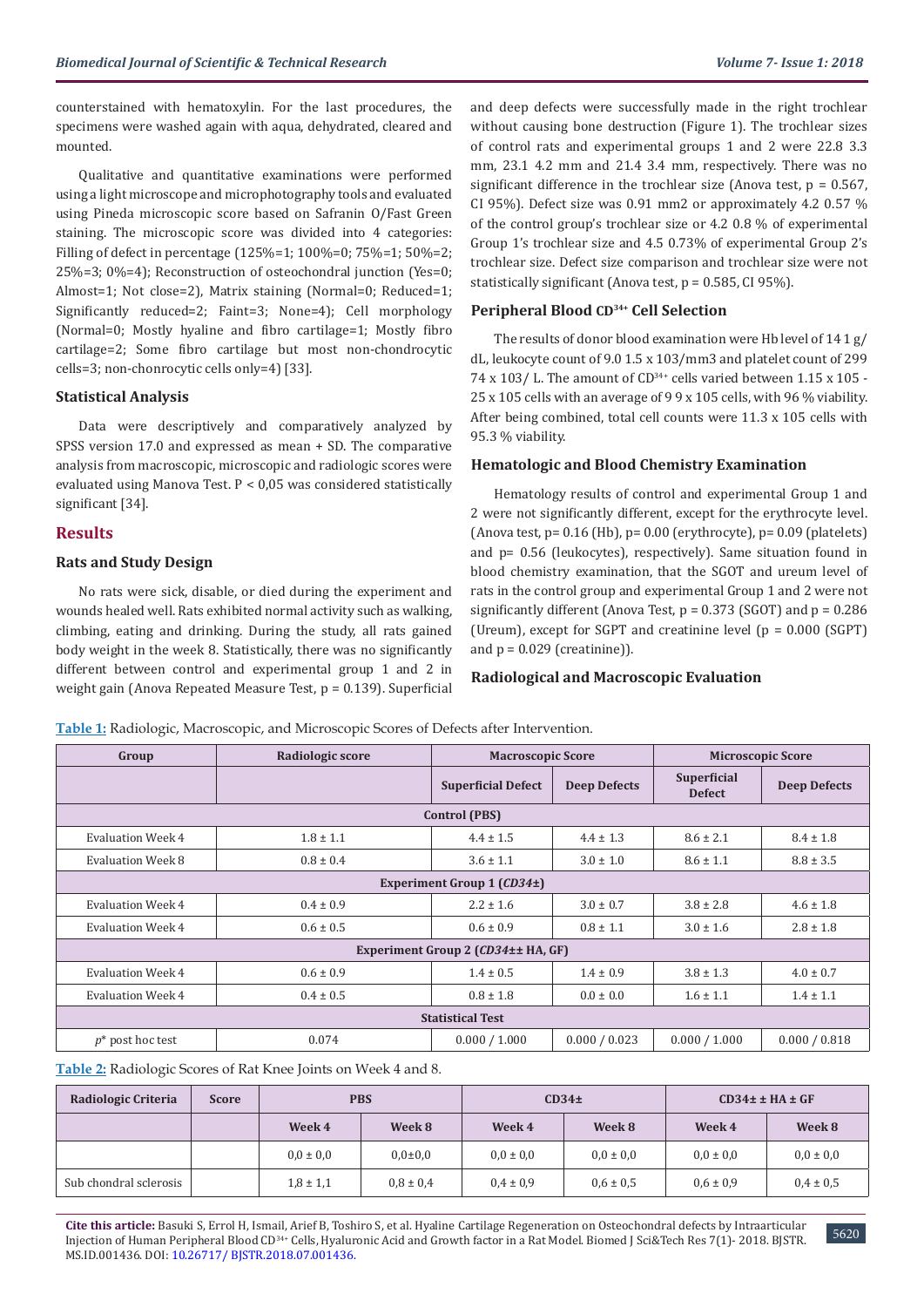| Joint gap       | $0.0 \pm 0.0$ | $0.0 \pm 0.0$ | $0,0 \pm 0,0$ | $0.0 \pm 0.0$ | $0.0 \pm 0.0$ | $0,0 \pm 0,0$ |
|-----------------|---------------|---------------|---------------|---------------|---------------|---------------|
| Joint deformity | $0.0 \pm 0.0$ | $0.0 \pm 0.0$ | $0.0 \pm 0.0$ | $0.0 \pm 0.0$ | $0.0 \pm 0.0$ | $0,0 \pm 0,0$ |
| Score           | $1,8 \pm 1,1$ | $0.8 \pm 0.4$ | $0.4 \pm 0.9$ | $0,6 \pm 0,5$ | $0.6 \pm 0.9$ | $0.4 \pm 0.5$ |

Note: osteophyte (none = 0, yes = 1), sclerosis (none = 0, unclear = 1, clear = 2, cyst = 3), joint gap (normal = 0, diminished = 1, no gap  $= 2$ ), deformity (none  $= 0$ , non-spheric  $= 1$ , deformity  $= 2$ ).

Knee joint radiological examination of rats on week 4 showed subchondral sclerosis of the knee joint in all groups. This condition persisted until week 8 in all groups. Regarding to radiological scores of the control group, experimental Group 1 and 2 were not significantly different (Manova test,  $p = 0.074$ ). There was no significant difference of radiologic score on week 4 and 8 in all groups (Manova test;  $p= 0.200$  (radiological);  $p = 0.446$ ;  $p= 0.239$ as shown in Table 1. Radiological score results for each variable on week 4 and 8 are shown in Table 2. On macroscopic evaluation, there were no signs of infection or allergy in the control and

experimental groups for either superficial or deep defects on week 4 and 8. Macroscopic variables that changed were on the surface and margins of the defects as shown in Figure 2. The control group showed almost similar manifestation on week 4 and 8 in both defects which their margins were easily differentiated from normal surroundings and its surfaces were depressed but covered by whitish layer of cartilage. The experimental group 1 showed good alteration in defect margins and surfaces on week 4 and getting better on week 8.



**Figure 2:** Macroscopic Images of Superficial and Deep Defect after Intervention. Macroscopic images of superficial and deep defects on Week 4 (A, B and C) and Week 8 (D, E and F). The ontrol group (A and D) showed similar manifestations on week 4 and 8. Margins of the defect were easily differentiated from normal surroundings on the superficial defect (black arrow) and deep defect (yellow arrow), and the surface of the superficial (black arrow) and deep (yellow arrow) defects were covered with a whitish layer. In the experimental group receiving CD<sup>34+</sup> cells (B and E), the margins of the superficial (black arrow) and deep (yellow arrow) defects were difficult to differentiate from normal surroundings. The defect surface was covered with a whitish tissue layer which started to be finer and smoother on week 8. In the group receiving CD<sup>34+</sup> cells, hyaluronic acid and growth factors (C and F), the margins of the superficial defect (black arrow) were hard to differentiate and increasingly difficult to differentiate on week 8. The surface of the superficial defect (yellow arrow) was covered with a whitish tissue layer on week 4 which started to be more fine and smooth on week 8. Bar = 1.1 mm.

The defect margins were difficult to differentiate from surroundings and the defect surfaces were covered by whitish tissue layer which even started to be finer and smoother on week 8. The alteration of the defects was shown better in experimental group 2, which its defect margins were difficult to be marked from its normal surroundings on week 8 and its surfaces that covered by whitish tissue layer on week 4 altered to be smoother and finer features like normal tissue on week 8.Macroscopic scores for superficial defects and deep defects were significantly different calculated between the control group and experiment groups (Manova test; macroscopic superficial defect p = 0.000; macroscopic deep defect

p = 0.000). Macroscopic scores between experimental Group 1 and 2 were not significantly different except for the macroscopic score of deep defects (Manova test; macroscopic superficial  $p =$ 1.000; macroscopic deep  $p = 0.023$ ). According to the period of examination ( $4<sup>th</sup>$  and  $8<sup>th</sup>$  week), there was not significantly different in macroscopic score for all groups in both superficial and deep defects (Manova test; p= 0.793 macroscopic superficial defect p= 0.507; macroscopic deep defect  $p = 0.350$ ). Macroscopic scores of superficial and deep defects for each variable on week 4 and 8 were shown in Table 3.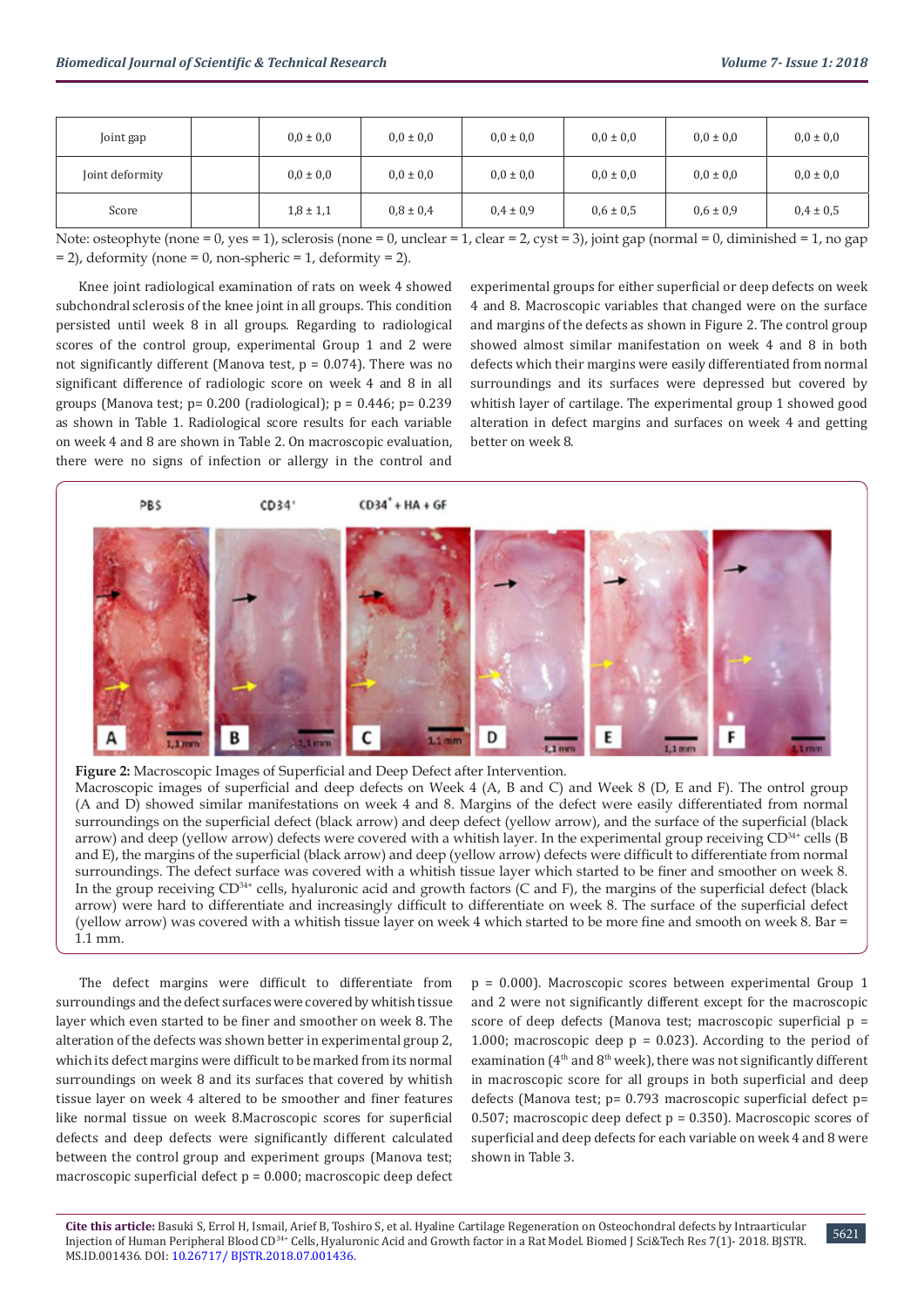| <b>Interventional</b><br>Group | <b>Control Group</b> |               | <b>Experimental Group 1</b> |               | <b>Experimental Group 2</b> |               |  |
|--------------------------------|----------------------|---------------|-----------------------------|---------------|-----------------------------|---------------|--|
|                                | Week 4               | Week 8        | Week 4<br>Week 8            |               | Week 4                      | Week 8        |  |
| <b>Superficial Defect</b>      |                      |               |                             |               |                             |               |  |
| rSigns of infection            | $0.0 \pm 0.0$        | $0.0 \pm 0.0$ | $0.0 \pm 0.0$               | $0.0 \pm 0.0$ | $0.0 \pm 0.0$               | $0.0 \pm 0.0$ |  |
| Signs of allergy               | $0.0 \pm 0.0$        | $0.0 \pm 0.0$ | $0.0 \pm 0.0$               | $0.0 \pm 0.0$ | $0.0 \pm 0.0$               | $0.0 \pm 0.0$ |  |
| Defect Surface                 | $2.0 \pm 0.7$        | $2.0 \pm 0.7$ | $0.8 \pm 1.1$               | $0.4 \pm 0.5$ | $0.4 \pm 0.5$               | $0.4 \pm 0.9$ |  |
| Defect margins                 | $2.4 \pm 0.9$        | $1.4 \pm 0.5$ | $1.4 \pm 0.5$               | $0.2 \pm 0.4$ | $1.0 \pm 0.0$               | $0.4 \pm 0.9$ |  |
| Total                          | $4.4 \pm 1.5$        | $3.6 \pm 1.1$ | $2.2 \pm 1.6$               | $0.6 \pm 0.9$ | $1.4 \pm 0.5$               | $0.8 \pm 1.8$ |  |
| <b>Deep Defect</b>             |                      |               |                             |               |                             |               |  |
| Signs of infection             | $0.0 \pm 0.0$        | $0.0 \pm 0.0$ | $0.0 \pm 0.0$               | $0.0 \pm 0.0$ | $0.0 \pm 0.0$               | $0.0 \pm 0.0$ |  |
| Signs of allergy               | $0.0 \pm 0.0$        | $0.0 \pm 0.0$ | $0.0 \pm 0.0$               | $0.0 \pm 0.0$ | $0.0 \pm 0.0$               | $0.0 \pm 0.0$ |  |
| Defect Surface                 | $2.2 \pm 0.4$        | $1.6 \pm 0.5$ | $1.2 \pm 0.4$               | $0.4 \pm 0.5$ | $0.6 \pm 0.5$               | $0.0 \pm 0.0$ |  |
| Defect margins                 | $2.2 \pm 1.1$        | $1.8 \pm 0.4$ | $1.8 \pm 0.4$               | $0.4 \pm 0.5$ | $0.8 \pm 0.4$               | $0.0 \pm 0.0$ |  |
| Total                          | $4.4 \pm 1.3$        | $3.0 \pm 1.0$ | $3.0 \pm 0.7$               | $0.8 \pm 1.1$ | $1.4 \pm 0.9$               | $0.0 \pm 0.0$ |  |

## **Table 3:** Macroscopic Score of Superficial and Deep Defects, on Week 4 and 8.

Note: infection (none = 0, yes = 1), allergy (none = 0, yes = 1), surface (normal = 0, white tissue = 1, transparent = 2, not covered = 3), margins (cannot differentiate = 0, difficult to differentiate = 1, easily differentiate = 2, clearly marked margins = 3).

## **Microscopic Evaluation and Immunohistochemistry and Collagen II Examination**



**Figure 3:** Microscopic Images of Superficial Defect on Week 4 and 8.

Histology results using Hematoxylin Eosin staining (A-F); SAFO staining (G-L) and Collagen II staining (M-R). Chondrocyte cells shown in Experimental group 1 and 2 (orange-red color) using SAFO staining. Collagen II shown in Experimental group 1 and 2 (brown color) using Collagen II staining. Chondrocyte Cell and Matrix didn't appear in Control Group. All images are in 100 x magnification. N : normal tissue. R : Regeneration tissue. Bar : 0,1 mm.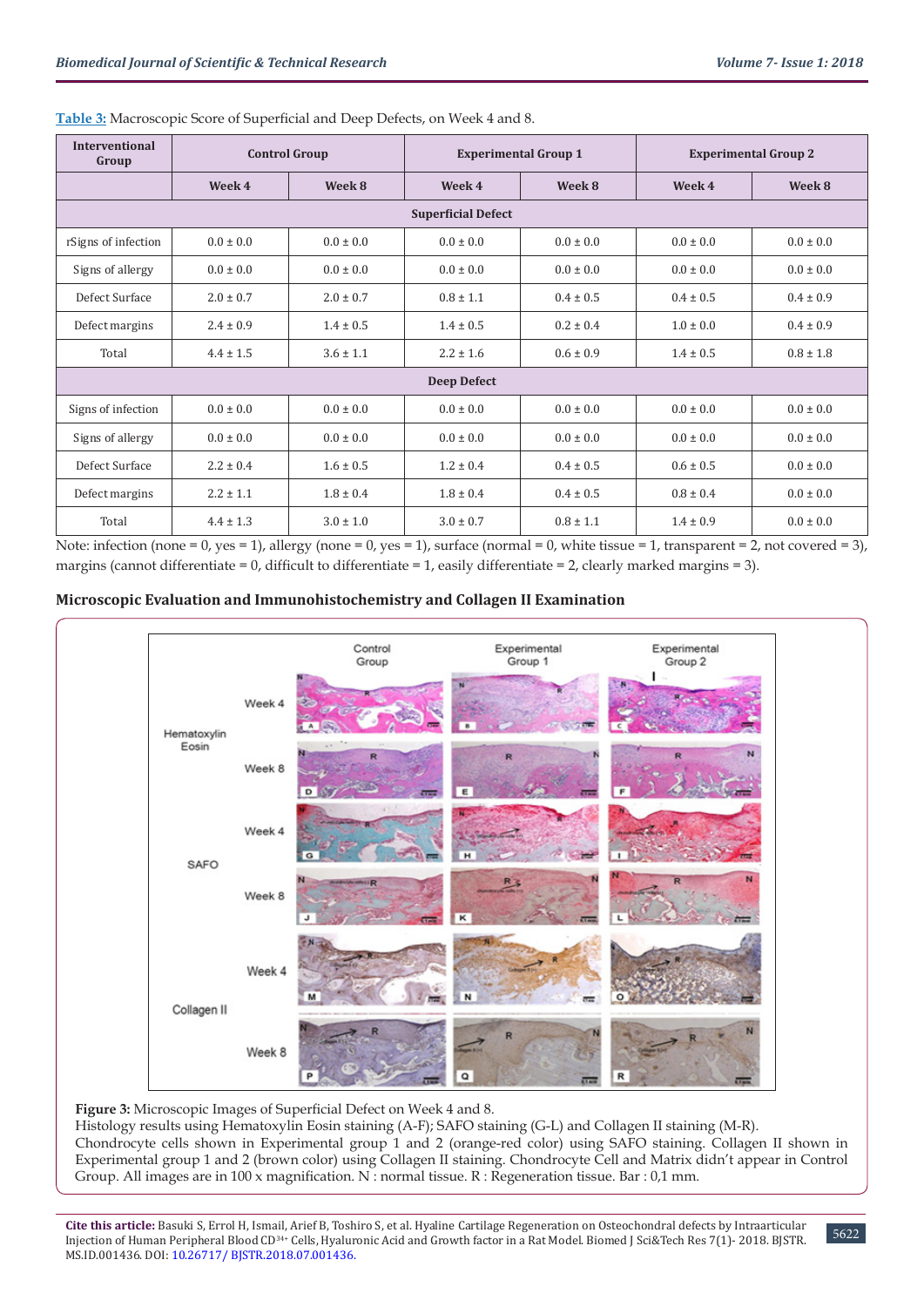

**Figure 4:** Microscopic images of Deep Defect on Week 4 and 8.

Histology results using Hematoxylin Eosin staining (A-F); SAFO staining (G-L) and Collagen II staining (M-R). Chondrocyte cells shown in Experimental group 1 and 2 (orange-red color) using SAFO staining. Collagen II shown in Experimental group 1 and 2 (brown color) using Collagen II staining. Chondrocyte Cell and Matrix didn't appear in Control Group. All images are in 100 x magnification. N: normal tissue. R: Regeneration tissue. Bar : 0,1 mm.

**Table 4:** Microscopic Score of Osteochondral Defects on Rat Knee Joints on Week 4 and 8.

| <b>Microscopic Criteria</b>                  | <b>Score Control</b> |               | <b>Experimental Group 1</b> |               | <b>Experimental Group 2</b> |               |  |
|----------------------------------------------|----------------------|---------------|-----------------------------|---------------|-----------------------------|---------------|--|
|                                              | Week 4               | Week 8        | Week 4                      | Week 8        | Week 4                      | Week 8        |  |
| <b>Superficial Defect</b>                    |                      |               |                             |               |                             |               |  |
| Filling of defect in percentage              | $1.6 \pm 1.3$        | $0.8 \pm 0.4$ | $0.4 \pm 0.5$               | $0.6 \pm 0.5$ | $0.4 \pm 0.5$               | $0.0 \pm 0.0$ |  |
| Reconstitution of osteochondral junction     | $1.2 \pm 0.4$        | $1.2 \pm 0.4$ | $1.0 \pm 0.0$               | $1.0 \pm 0.0$ | $0.8 \pm 0.4$               | $0.4 \pm 0.5$ |  |
| <b>Matrix Staining</b>                       | $2.8 \pm 1.1$        | $2.6 \pm 1.1$ | $1.0 \pm 1.0$               | $0.6 \pm 0.9$ | $1.0 \pm 0.7$               | $0.6 \pm 0.5$ |  |
| Cell Morphology                              | $3.0 \pm 0.0$        | $4.0 \pm 0.0$ | $1.4 \pm 1.5$               | $0.8 \pm 0.8$ | $1.6 \pm 0.5$               | $0.6 \pm 0.5$ |  |
| Total                                        | $8.6 \pm 2.1$        | $8.6 \pm 1.1$ | $3.8 \pm 2.8$               | $3.0 \pm 1.6$ | $3.8 \pm 1.3$               | $1.6 \pm 1.1$ |  |
| <b>Deep Defect</b>                           |                      |               |                             |               |                             |               |  |
| Filling of defect in percentage              | $1.4 \pm 1.1$        | $0.6 \pm 0.5$ | $0.4 \pm 0.5$               | $0.4 \pm 0.5$ | $0.8 \pm 0.8$               | $0.4 \pm 0.5$ |  |
| Reconstitution of osteo chondral<br>junction | $1.4 \pm 0.5$        | $2.0 \pm 0.5$ | $1.0 \pm 0.0$               | $0.8 \pm 0.4$ | $0.6 \pm 0.5$               | $0.2 \pm 0.4$ |  |
| <b>Matrix Staining</b>                       | $2.6 \pm 0.9$        | $3.2 \pm 1.3$ | $1.6 \pm 0.9$               | $0.8 \pm 0.8$ | $1.0 \pm 0.0$               | $0.4 \pm 0.5$ |  |
| <b>Cell Morphology</b>                       |                      |               |                             |               |                             |               |  |
|                                              | $3.0 \pm 0.0$        | $3.0 \pm 1.7$ | $1.6 \pm 1.1$               | $0.8 \pm 0.8$ | $1.6 \pm 0.5$               | $0.4 \pm 0.5$ |  |
| Total                                        | $8.4 \pm 1.8$        | $8.8 \pm 3.5$ | $4.6 \pm 1.8$               | $2.8 \pm 1.8$ | $4.0 \pm 0.7$               | $1.4 \pm 1.1$ |  |

Note: Percentage (125 % = 1, 100 % = 0, 75 % = 1, 50 % = 2, 25 % = 3, 0 % = 4), Reconstitution (yes = 0, almost = 1, not close= 2), Matrix (normal = 0, reduce = 1, Significantly reduced = 2, Faint = 3, none = 4), Cells (normal = 0, Mostly hyaline and fibrocartilage = 1, Mostly fibrocartilage = 2, Some fibrocartilage but most non-chondrocytic cells = 3, Non-chondrocytic cells only = 4).

5623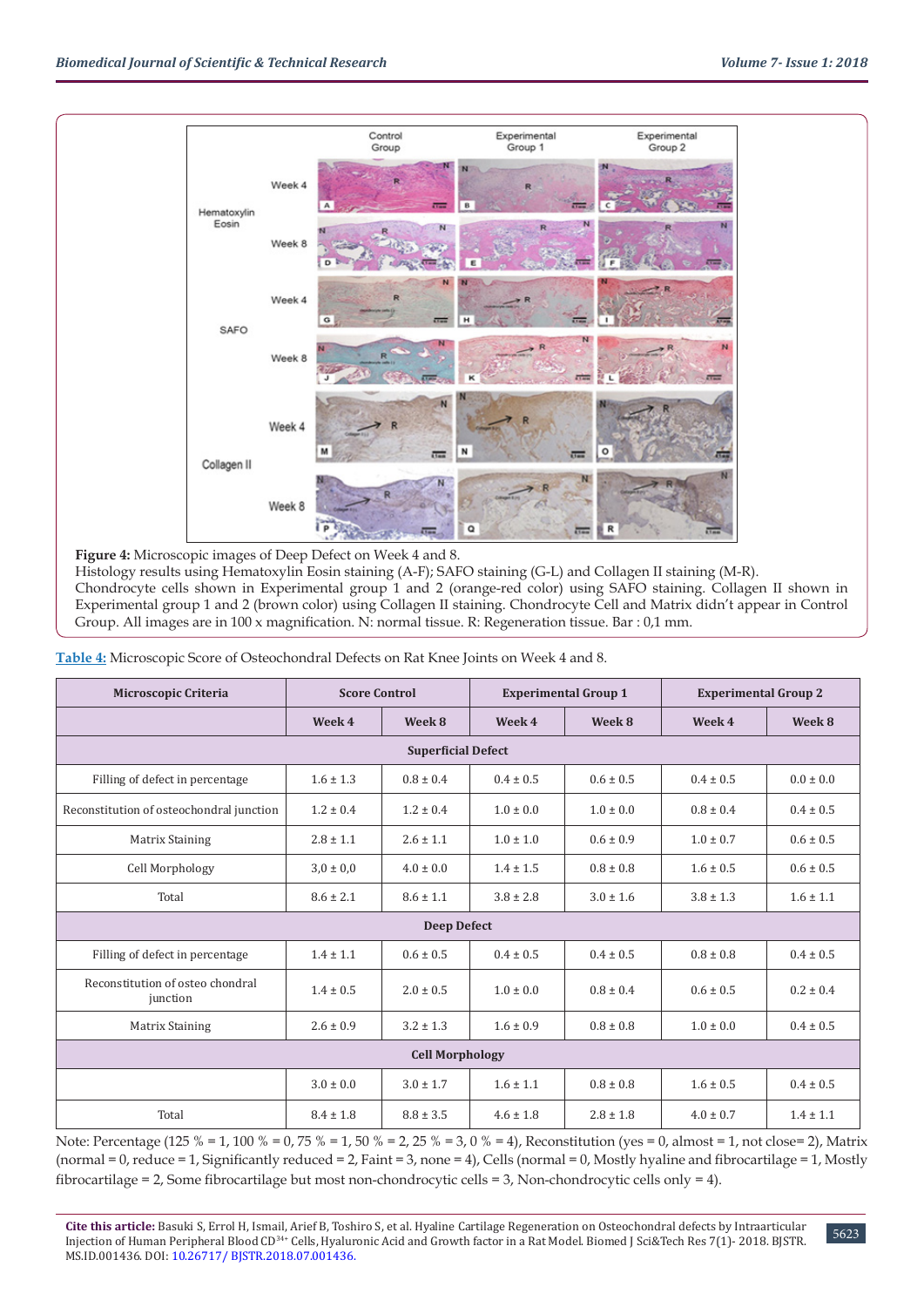Microscopic changes occurred for all variables, such as defect filling percentage, reconstitution of osteochondral connection, matrix staining and cell morphology formation, as shown in Figures 3 & 4. There were no significant differences at  $4<sup>th</sup>$  and  $8<sup>th</sup>$ week between superficial defect and deep defect in microscopic evaluation, Hematoxylin Eosin, SAFO and Collagen II staining at  $4<sup>th</sup>$  and  $8<sup>th</sup>$  week in control group showed that the defects were filled 50% with fibrous tissue, uneven osteochondral, no feature of collagen and were colored green. Meanwhile both experimental groups at  $4<sup>th</sup>$  week and  $8<sup>th</sup>$  week showed that the defects fully filled with hyaline cartilage, collagen, even osteochondral and were red colored. Experimental group 2 were showing better with 100% filling defects and evidence of chondrocytes. Microscopic scores of superficial and deep defect for each variable on week 4 and 8 are shown in Table 4.

## **Discussion**

Until now, there is still no satisfying treatment method in repairing cartilage damage that producing hyaline cartilage, both conservative and surgical therapy. Conservative therapy including drugs administration, physical therapy and life style changes, are until now questionable, also surgical methods which included fragment fixation, articular washing, and artificial articular implantation. With the development of molecular biology, stem cell technology and materials science and other related disciplines, tissue engineering technology offered great hope for the treatment of cartilage damage especially osteochondral defects. We used CD<sup>34+</sup> hematopoietic stem cells because of its plasticity that can turn into osteogenic and vasculogenic lineage [24,25]. The amounts of CD34+ cells that were recovered varied due to variations in donor characteristics and the selection process. Donor characteristic variations included age, body weight, leukocyte cell count, and the amount of MNC cells. Factorial analysis was not performed due to limited samples. Further research into sample acquisition would lead to better correlations between donor characteristics and CD<sup>34+</sup> stem cells amount in peripheral blood.

 $CD^{34+}$  stem cell viability was quite high at 96 2 % with variation from 92 to 98 %. The result was good because  $CD^{34+}$  cell selection was done immediately after samples were collected. In addition, the selection process followed recommended procedures. An automated selection process for  $CD<sup>34+</sup>$  stem cells would be ideal to ensure the quantity and quality of the cells. We developed suspension of CD34+ cells isolated from peripheral human blood combined with growth factor including TGF ß1, IGF-1, FGF, and fibronectin and compared its efficacy with the  $CD<sup>34+</sup>$  cells alone. Osteochondral defect on trochlear region right knee from rats are macroscopically and radiologically showing a good sign of healing process. Histology revealed that the knee with osteochondral defects were repaired and fully filled with hyaline cartilage and showing chondrocytes cells and collagen II matrix in the rat´s knee Administered with  $CD^{34+}$  cells and  $CD^{34+}$  with growth factors.

Therefore, this study demonstrated that human peripheral blood CD34+ stem cells in un-engineered naïve rats promoted cartilage regeneration.  $CD^{34+}$  stem cells were proven to trigger regeneration in osteochondral defects.

The study shows the adaptive nature of human peripheral blood CD<sup>34+</sup> stem cells. CD<sup>34+</sup> cells have plasticity and can form chondrocytes which further trigger hyaline cartilage regeneration. The differentiation mechanism by which hematopoietic stem cells developed into chondrocytes was not determined, but a trans-differentiation mechanism is suspected [35]. This study demonstrates a synergistic effect from the three engineered components of cartilage [14]. As for the effects of suspension injection on microscopic findings, the score of superficial and deep defects in rats receiving a mixed suspension of CD 34+cells, hyaluronic acid and growth factors were better than rats receiving only CD34+cells, even though the difference was not statistically significant. Microscopic scores were based on SAFO staining results, which had four variables: defects filling, osteochondral connection, color absorption, and cell formation. Cell morphology evaluation needs to be given higher points since chondrocyte cells produce all the cartilage components. Beside SAFO/Fast Green staining, collagen II staining is also essential because this staining ensures the formation of collagen II matrix, which is the main characteristic of hyaline cartilage.

Alternatively, the doses of hyaluronic acid and growth factors used may not have been optimal to regenerate two defects in one knee. In the other hand we could see in the radiological examination that the cartilage defect created subchondral sclerosis. This is an early sign of osteochondral defect. This sign still persisted at 8 weeks with pure  $CD^{34+}$  stem cells or with a  $CD^{34+}$  suspension with hyaluronic acid and growth factors. This result is similar to the study conducted by Matsumoto who used CD<sup>34+</sup> stem cells for rat femoral fracture healing [25]. Saw et al. reported that improvement in bone sclerosis was seen at 2 years after mesenchymal stem cells were given to heal osteochondral defects [36]. It concluded that sclerosis was a sign that the defect had not been completely healed. Regarding the effects of micro-fracture on osteochondral defect regeneration, the results showed that micro-fracture does not have a better regeneration effect. Microscopic findings and scores for deep defects were not better than for superficial defects. This is similar to other reports that micro-fracture evaluation at 12 months only showed fibrous cartilage [36].

In other words, stem cells and growth factors have no effect in increasing regeneration of micro-fracture. Micro-fractures also resulted in a non-flat defect surface [37]. Therefore, the need for micro-fracture for cartilage defect treatment should be reconsidered. Our study showed that longer periods of observation time did not improve regeneration of osteochondral defects in this model. The optimal time for osteochondral defect regeneration remains undetermined. There is no standard observation time-frame. Some researchers observe osteochondral defect regeneration for over 6 months [37]. Those studies modeled one defect on one knee joint. No study of osteochondral defect regeneration with our defect model has been reported to our knowledge. Further studies are necessary to optimize the healing time of osteochondral defects. In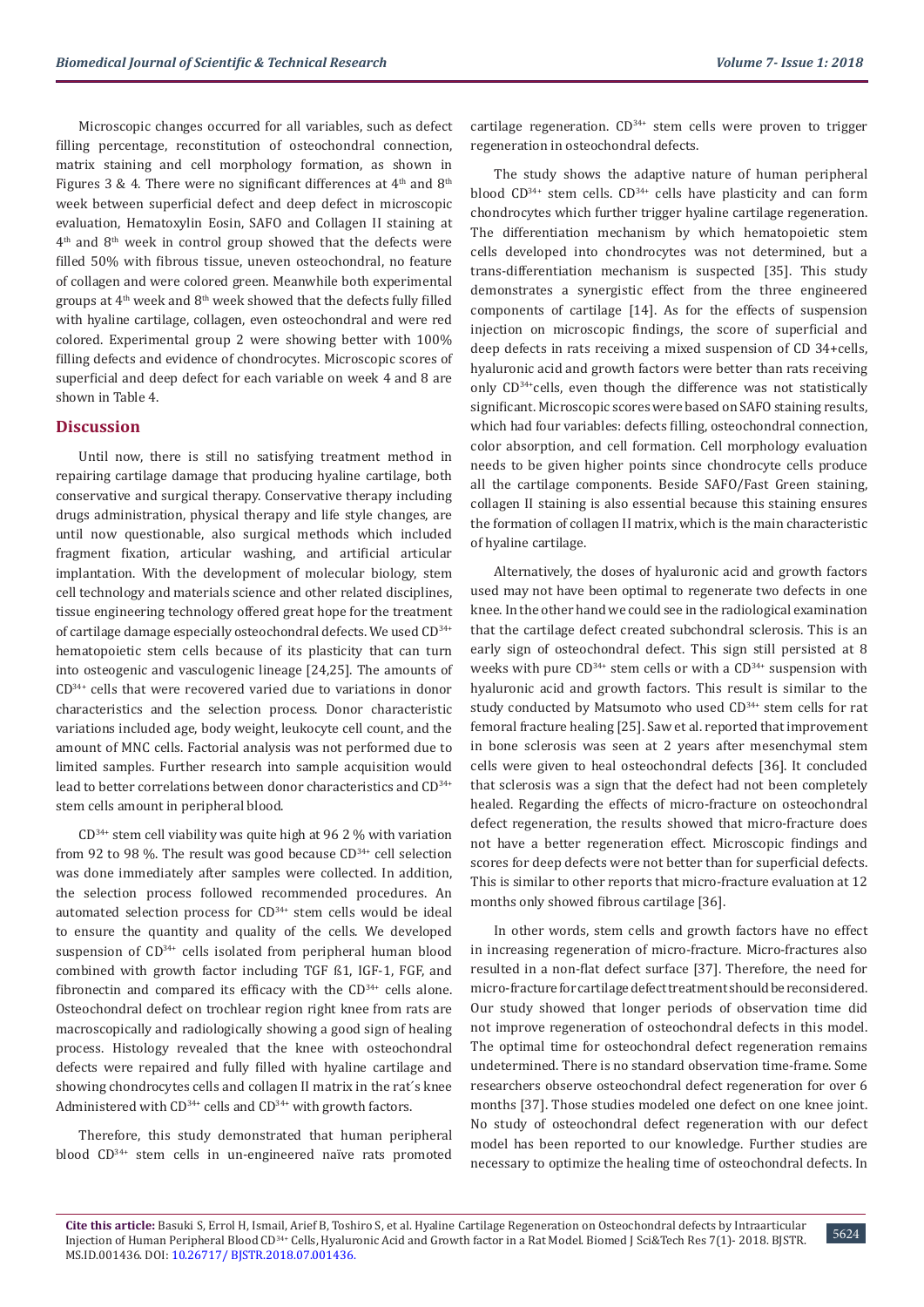addition, every administration of new therapy should consider toxic reaction possibility. Our study has shown that no rats had any toxic or rejection reaction after CD<sup>34+</sup> stem cell suspension injection. It provides evidence that human peripheral blood CD<sup>34+</sup> stem cells can be given to un-engineered naïve rats without immunosuppressant drugs.

Others researchers, Terayama, Matsumoto used athymic rat for their bone regeneration studies [24,25]. Ferreras used naive rats with immunosuppressant drugs for his neuro regenerative research [38]. Our study provides evidence that stem cell study for cartilage regeneration can used naive rats. The result is promising for future stem cells studies because the experimental animals required no special or expensive treatments for immunosuppressive purpose for instance. The study was conducted for 8 weeks; therefore, no conclusions can be drawn about potential chronic reactions in the animals. A follow-up study with a longer time-course is needed to observe any chronic reaction. This study, however, is the first to show that human peripheral blood  $CD^{34+}$  stem cells did not cause rejection or toxic reactions in non-engineered SD rats. We would like to emphasize the implications and potential of further studies. First, human stem cell transplantation can be studied using nonengineered animals. This provides an opportunity for cost-effective pre-clinical research using human stem cells, especially CD34+ stem cells. Second, CD34+ stem cells have several advantages.

They can be easily isolated from peripheral blood using a safe, non-invasive and cheap method without the need for anesthesia, and can be directly applicable without culture. This opens up a vast opportunity, especially for cartilage tissue engineering and musculoskeletal tissue engineering. Third, this study opens up an opportunity for autologous stem cell transplantation for osteochondral defect treatment. The amount of peripheral blood CD34+ stem cells can be increased with mobilized drugs, and cells can be collected directly with an apheresis machine or by flow cytometry. This may be ideal for a safe, easy and comfortable therapy for osteochondral defects. Further studies were needed regarding therapeutic aspects of peripheral blood CD34+ stem cells in cartilage regeneration. This study will include  $CD<sup>34+</sup>$  stem cells research and clinical research. CD<sup>34+</sup> cell research is needed especially regarding donor characteristics and collection methods for CD34+ stem cells to find the safest, most cost effective methods with optimal results. Other studies regarding suspension volume and the concentration of CD<sup>34+</sup> stem cells are also needed as well as studies on the effectiveness of scaffolds and growth factors.

Due to technical aspects and the expense of growth factors, other alternatives to be researched include isolation from donor peripheral blood. Further clinical research will address the effectiveness, safety and characteristics of the ideal osteochondral defect for peripheral blood  $CD^{34+}$  stem cell therapy. In addition, comparison with mesenchymal stem cells is also needed as an alternative therapy for osteochondral defects based on tissue engineering. Further study can also be enhanced with stem cell labeling, which is not provided in this study due to technical and financial problem. This would motivate the next researchers to complete this study.

## **Conclusion**

This study demonstrated that intra articular injection of human peripheral blood CD34+ stem cells, hyaluronic acid and growth factor can generate hyaline cartilage of osteochondral defects in a rat model without compromising occurrence of adverse events. It might be further step to proceed to clinical study.

## **Acknowledgement**

We thank Prof. Sarwono Waspadji for his invaluable help. We thank Drs. Ondri Dwi Sampurno, Ratih Rinendyaputri, and Dra. Rikrik A. Ilyas, and Diah Iskandriati for facility support and immunohistochemistry. We thank Katsumi Shigemura, Prita Kusumaningsih, Muhammad Faiz, Riyadi, Latifah, Andri Pramesyanti, Esti Cahyani Adiati for their invaluable help on this research.

#### **References**

- 1. Minas T, Gomoll AH (2009) What is the best treatment for chondral defects in the knee? in Evidence-based orthopaedics The Best Answers to Clinical Questions, Ed. Wright, JG Saunders Elsevier, Philadelphia, USA.
- 2. [Khan WS, Malik AA, Hardingham TE \(2009\) Stem cell applications and](https://www.ncbi.nlm.nih.gov/pubmed/19472685) [tissue engineering approaches in surgical practice. J Perioper Pract](https://www.ncbi.nlm.nih.gov/pubmed/19472685) [19\(4\): 130-135.](https://www.ncbi.nlm.nih.gov/pubmed/19472685)
- 3. Schindler OS (2010) Articular cartilage surgery in the knee. Mini-Symposium: Soft Tissue Surgery in The Knee. Orthopaedics and Trauma Elsevier 24: 107-120.
- 4. [Gelse K, Schneider H \(2006\) Ex vivo gene therapy approaches to cartilage](https://www.ncbi.nlm.nih.gov/pubmed/16574266) [repair. J Addr 58\(2\): 259-284.](https://www.ncbi.nlm.nih.gov/pubmed/16574266)
- 5. [English D, Islam MQ \(2009\) Mesenchymal Stem Cell: Use in Cartilage](https://www.ingentaconnect.com/content/ben/crr/2009/00000005/00000001/art00005) [Repair. Current Rheumatology Reviews 5: 24-33.](https://www.ingentaconnect.com/content/ben/crr/2009/00000005/00000001/art00005)
- 6. [Erggelet C, Mandelbaum BR \(2008\) Principal of Cartilage Repair.](https://www.springer.com/us/book/9783798515901) [Steinkopff Verlag, Germany.](https://www.springer.com/us/book/9783798515901)
- 7. [Schulz RM, Bader A \(2007\) Cartilage tissue engineering and bioreactor](https://www.ncbi.nlm.nih.gov/pubmed/17318529) [systems for the cultivation and stimulation of chondrocytes. Eur Biophys](https://www.ncbi.nlm.nih.gov/pubmed/17318529) [J 36\(4-5\): 539-658.](https://www.ncbi.nlm.nih.gov/pubmed/17318529)
- 8. Solomon L, Warwick D, Nayagam S (2010) "Osteoarthritis" in Apley's System of Orthopaedics and Fractures 9th ed Eds. Hodder Arnold, London, UK.
- 9. [Raghunath J, Sutherland J, Salih V, Mordan N, Butler PE, et al. \(2010\)](https://www.ncbi.nlm.nih.gov/pubmed/19345657) [Chondrogenic potential of blood-acquired mesenchymal progenitor](https://www.ncbi.nlm.nih.gov/pubmed/19345657) [cells. JPRAS 63\(5\): 841-847.](https://www.ncbi.nlm.nih.gov/pubmed/19345657)
- 10. Richardson JB, Lim JTK, Hui JHP, Lee EH (2005) Stem cells and cartilage. In: Stem Cell from Bench to Beside (Eds.). World Scientific Publishing Co Pte Ltd, Singapore, pp. 466-493.
- 11. [Khan WS, Johnson DS, Hardingham TE \(2010\) The potential of stem cells](https://www.ncbi.nlm.nih.gov/pubmed/20051319) [in the treatment of knee cartilage defect Knee. 17\(6\): 369-374.](https://www.ncbi.nlm.nih.gov/pubmed/20051319)
- 12. [Burnett BP, Levy R, Cole BJ \(2006\) Metabolic Mechanism in the](https://www.ncbi.nlm.nih.gov/pubmed/16893158) [Pathogenesis of Osteoarthritis. J Knee Surg 19\(3\): 191-197.](https://www.ncbi.nlm.nih.gov/pubmed/16893158)
- 13. [Shenaq DS, Rastegar F, Petkovic D, Zhang BQ, He BC, et al. \(2010\)](https://www.hindawi.com/journals/sci/2010/519028/) [Mesenchymal progenitor cells and their orthopedic application: forging](https://www.hindawi.com/journals/sci/2010/519028/) [a path towards clinical tials. Stem Cells Int pp. 501298.](https://www.hindawi.com/journals/sci/2010/519028/)
- 14. [Kim BS, Park KI, Hoshiba T, Jiang HL, Choi YJ, et al. \(2011\) Design of](https://www.sciencedirect.com/science/article/pii/S0079670010001127) [artificial extracellular matrices for tissue engineering. J Prog polym sci](https://www.sciencedirect.com/science/article/pii/S0079670010001127) [36: 238-268.](https://www.sciencedirect.com/science/article/pii/S0079670010001127)
- 15. [Chiang H, Jiang CC \(2009\) Repair of articular cartilage defect: Review](https://www.ncbi.nlm.nih.gov/pubmed/19251544) [and prespectives. J Formos Med Assoc 108\(2\): 87-101.](https://www.ncbi.nlm.nih.gov/pubmed/19251544)